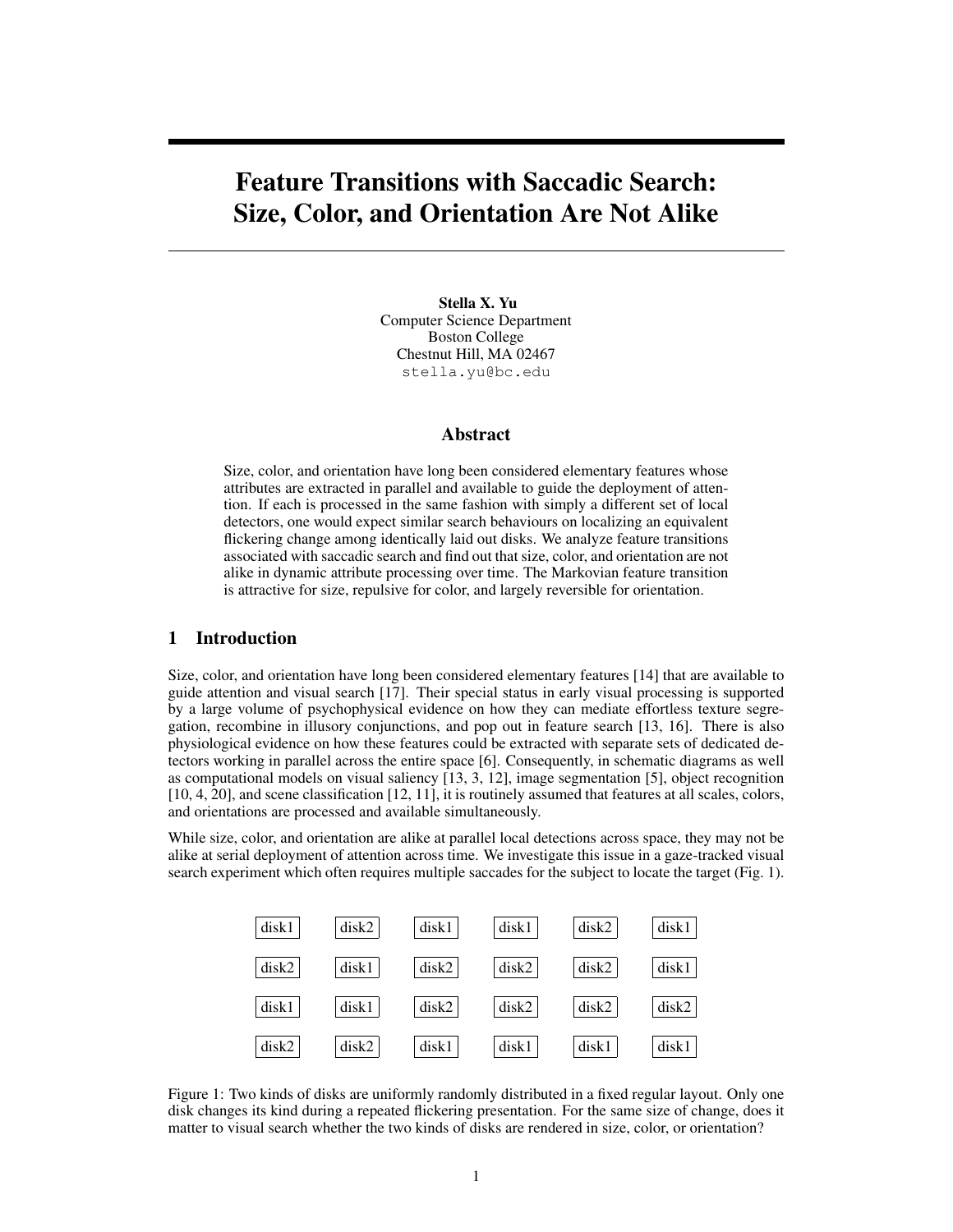

Figure 2: Each trial goes through fixation, stimulus, detection, and localization stages. A fixation dot is displayed for 1 second before the onset of the flicker stimulus, with disk image 1, blank, disk image 2, blank repeatedly presented for 120ms each. The subject issues a mouse click as soon as he detects the change, and the the last seen disk image remains on till he clicks the disk of change. A blank screen is then displayed for 2 seconds before the start of next trial.

We present two kinds of disks in a fixed regular layout in a flicker paradigm, and the subject's task is to locate the only disk that changes its kind (Fig. 2). The paradigm induces *change blindness*, where a large difference between two images becomes strikingly difficult to detect with a blank in-between, even with repeated presentations [9, 2, 8, 18] . Without the blank, the change elicits a singular motion signal which automatically draws the viewer's attention to the location of change; with the blank, the motion signal is disrupted and overwhelmed by those motion transients between either image and the blank, effectively masking the location of change.

If the magnitude of change is comparable across feature dimensions, does it matter whether the disks are rendered in size, color, or orientation? That is, does visual search vary according to whether the same array of disks are: 1) small and large, 2) black and white, or 3) horizontal and vertical disks? If size, color, and orientation are processed in the same fashion with dedicated local detectors operating in parallel across space, then the detector responses are identical spatially at any time instance in the 3 scenarios. The question is whether the deployment of attention, i.e. deciding what disks to look at next and how to look, depend on which filters produce these responses.

Note that our stimuli decouple the target of feature search from visual saliency in the space. Our target is defined not by one of the attributes as done in static search displays [14, 17], but by the temporal change of the attribute. At any time instance, the attributes are uniformly random everywhere, so the target cannot draw attention to itself, but has to be discovered with search. The effect of the attribute itself on attention can thus be studied without the confounding factor of saliency.

The focus of this paper is on how the feature space is navigated with saccadic search. We formulate a feature descriptor for each fixation, based on which we develop a Markovian feature transition model for saccadic eye movements. Our model reveals that feature transition is attractive for size, repulsive for color, and largely reversible for orientation, suggesting that size, color, and orientation are not alike in dynamic attribute processing over time.

# **2 Gaze-Tracked Change Blindness Experiment**

We investigate whether visual search for attribute change differs when the stimulus is rendered in size, color, or orientation with the same layout. We establish in a separate experiment that the change is equivalent among dimensions: Detection is equally fast and accurate for a change between two attributes across dimensions and for a no-change within each dimension across two attributes.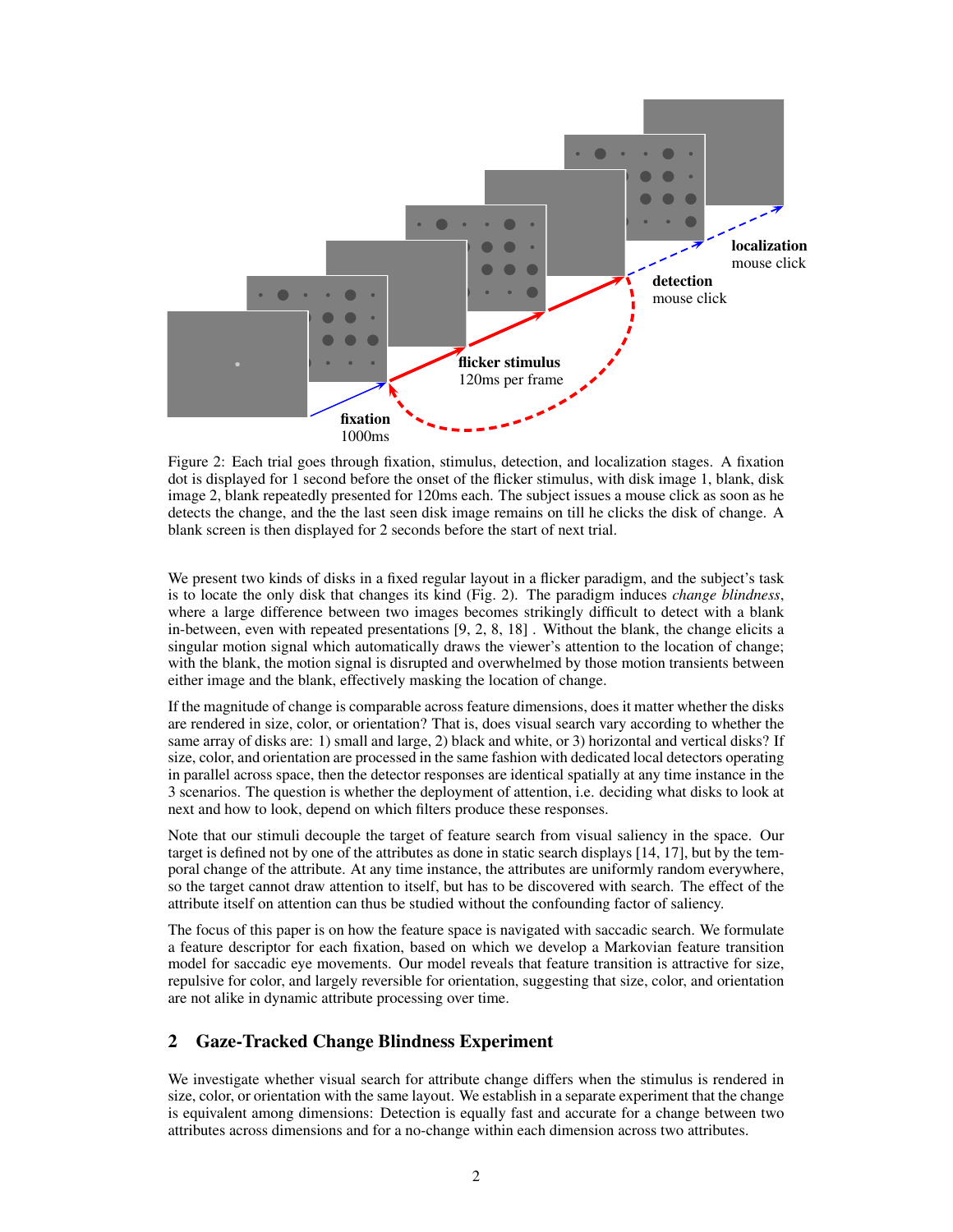| flicker stimuli                                                                                                                                                                                                               | size                                                       | color                                      | orientation                                                                                                                |  |  |  |  |
|-------------------------------------------------------------------------------------------------------------------------------------------------------------------------------------------------------------------------------|------------------------------------------------------------|--------------------------------------------|----------------------------------------------------------------------------------------------------------------------------|--|--|--|--|
| identical<br>spatial layout                                                                                                                                                                                                   | $\bullet$<br>2<br>1                                        | 2<br>1                                     | 2<br>1                                                                                                                     |  |  |  |  |
| 1st image<br>$\mathcal{L}$<br>1<br>2<br>1<br>1<br>2<br>$\overline{c}$<br>2<br>2<br>1<br>$\overline{c}$<br>2<br>2<br>$\circledcirc$<br>$\overline{c}$<br>$\overline{2}$<br>1<br>1<br>2                                         | $\bullet$<br>۰<br>$\bullet$<br>$\bullet$<br>٠<br>$\bullet$ | $\bullet$<br>$\blacksquare$<br>$\bullet$   | $\blacksquare$<br>$\blacksquare$<br>O<br>$\Rightarrow$<br>$\blacksquare$<br>$\blacksquare$                                 |  |  |  |  |
| 2nd image<br>$\mathcal{D}_{\mathcal{L}}$<br>2<br>1<br>1<br>$\overline{c}$<br>$\overline{2}$<br>2<br>2<br>1<br>2<br>$\mathfrak{D}$<br>$\overline{2}$<br>$\oslash$<br>$\overline{c}$<br>1<br>$\mathbf 1$<br>$\overline{2}$<br>2 | $\bullet$<br>۰<br>$\bullet$<br>$\bullet$<br>٠<br>۰         | $\bullet$<br>$\blacksquare$<br>$\Box$<br>œ | $\Rightarrow$<br>$\overline{\phantom{a}}$<br>Ô<br>$\Rightarrow$<br>$\blacksquare$<br>$\blacksquare$<br>O<br>$\blacksquare$ |  |  |  |  |

Figure 3: Flicker stimuli are rendered in the same layout but separately in size, color, and orientation. The 1st image contains 12 attribute-1 disks and 12 attribute-2 disks in a uniformly random spatial distribution. The 2nd image is identical to the 1st image except that 1 disk changes its attribute. It could be any of the 24 disks. The disk of change here is circled in both layout matrices.

**Stimuli.** There are 2 kinds of disks for each dimension. Size has 2 radii,  $0.45°$  for small and  $1.35°$ for large. Color has 2 values,  $0.3$  for black and  $0.7$  for white on  $0 - 1$  value scale. Orientation has 2 angles, 0° for horizontal and 90° for vertical, with disk radii  $0.45° \times 1.35°$  along two directions. Both size and orientation stimuli are of black value 0.3. Color stimuli are of medium disk radius  $0.9^{\circ}$ . The background is of neutral gray value 0.5. Here we restrict color to luminance only, as color hue processing is uniquely foveal, which would greatly confound explanations for search behaviours.

The flicker stimuli for the 3 dimensions are rendered in an identical spatial layout. Each stimulus involves a pair of 24-disk images which are identical except for one disk. These 24 disks are located centrally on a regular  $4 \times 6$  grid, with an inter-disk distance of 5.4°, which is 4 times the maximal radius a disk could assume. The 1st image of the stimulus consists of uniformly randomly distributed 12 attribute-1 disks and 12 attribute-2 disks. The 2nd image changes one of the 24 disks (Fig. 3).

**Apparatus.** The display extends  $25.6^{\circ} \times 34.1^{\circ}$  at a viewing distance of 5 meters. Gaze data are recorded with a Tobii x50 eye tracker at 50Hz sampling rate and 0.5°-0.7° accuracy. Two clocksynced 3.2GHz Dell Precision computers control the eye tracker and the stimulus presentation respectively. The eye tracker is calibrated at the beginning of each data recording session.

**Procedure.** Each trial begins with a fixation dot of radius  $0.5^{\circ}$  shown at the center of the display for 1 second. The flicker stimulus, in the sequence of disk image 1, blank, disk image 2, and blank, is then repeatedly presented for 120 ms each. Once the subject issues a mouse click to indicate his detection of the change, the last disk image remains on till the location of change is clicked (Fig. 2).

There are 3 sets of random stimuli run in 3 sessions. Each session has 3 blocks of 24 trials each, one trial for one change location and one block for one dimension. The trials are completely randomized in a block, and the blocks are also randomized and balanced among the subjects.

The subject is told that two images differing in only one disk are presented repeatedly. His task is to detect and localize the changing disk. He should issue a click as soon as he detects the change. The flickering then stops at the last seen disk image, and he should click the disk of change.

**Participants.** A total of 24 naive subjects with normal or corrected-to-normal vision participated after providing informed consent and were compensated with cash. 11, 8, and 5 subjects took part in one, two and all three sessions respectively.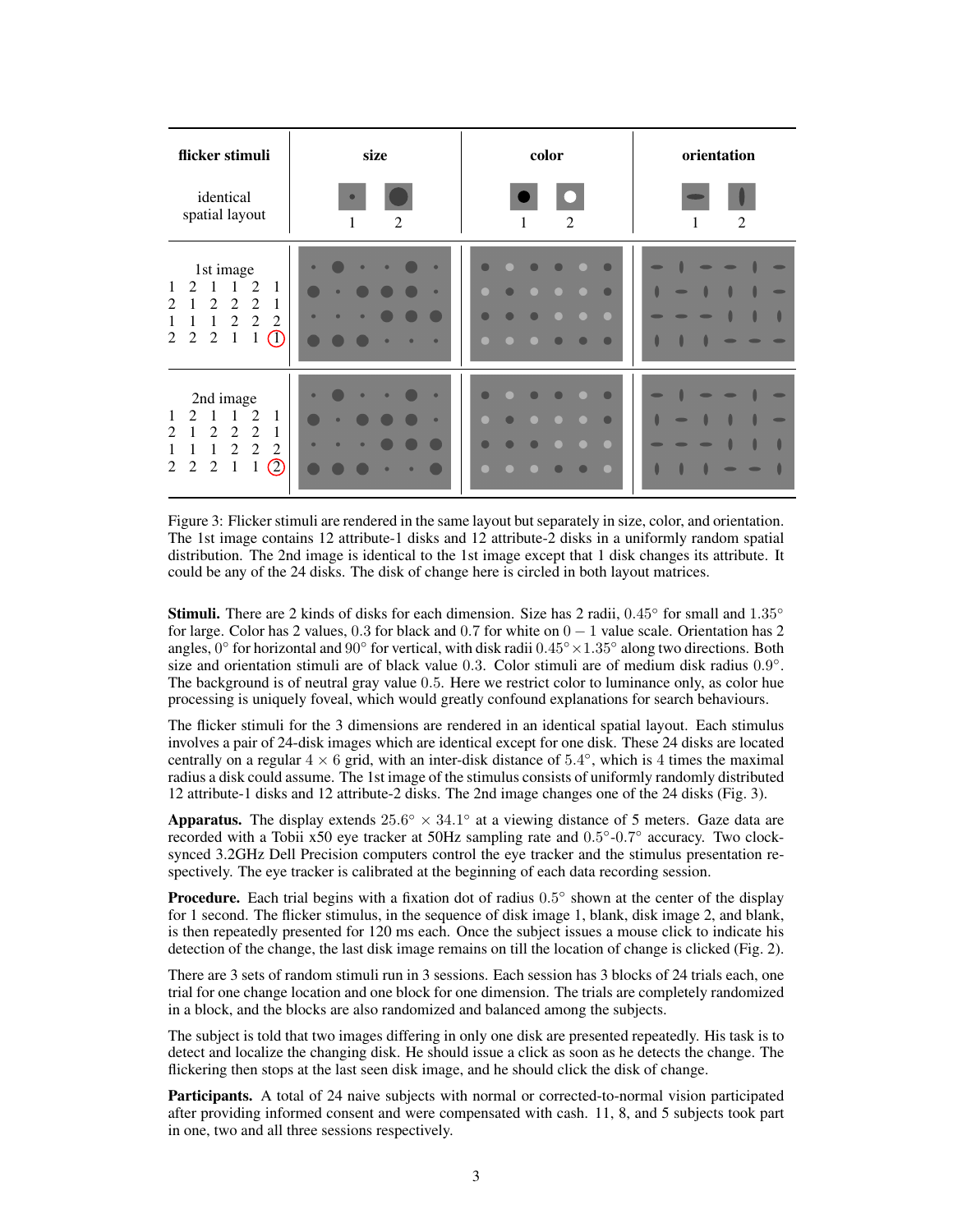#### **3 Performance Analysis**

We evaluate the task performance on both the accuracy measured by the percentage of correct change localizations and the reaction time measured from the flicker stimulus onset to the subject's first mouse click for indicating a detection. Fig. 4 shows that localizing an equivalent change among identically laid out items yields significantly different performances in the 3 dimensions. It is fastest and most accurate in size, less so in orientation, and least in color.



Figure 4: Change localization given an identical layout is best (fastest and most accurate) in size, worse in orientation, and worst in color. The sample means and their standard errors of reaction times  $(x$ -axis) and accuracies  $(y$ -axis) are indicated by the centers and radii of ellipses respectively. The differences are significant, with one-way ANOVA results of  $F(2, 3021) = 10.43$ ,  $p = 3.1 \times 10^{-5}$  for accuracy and  $F(2, 3021) =$  $20.43, p=1.5\times10^{-9}$  for reaction time. We treat the data from all the subjects as samples from a single subject population, since we are interested not in individual subjects' performance, but in 3.5 the distinction between feature dimensions.

The human visual system must accomplish change localization by examining more than one disk per flicker cycle, since the mean reaction time is only about 5, 6, and 7 cycles  $(0.12 \times 4 = 0.48$ seconds per cycle) for size, orientation, and color respectively. If only one item is looked at and ruled out per cycle, on average it would require fixating 50% of 24 disks till hitting the target disk, i.e. in 12 flicker cycles. Our average of 6 cycles suggests that about 2 disks are examined per cycle.

When a disk is being fixated, all its 8 neighbouring disks are mostly out of fovea, since they are either 5.4° or 7.7° apart. Some coarse information about neighbouring disks must be utilized in each fixation. The neighbourhood effect on change localization is studied in Fig. 5 and Fig. 6.

| $\bullet$<br>commonly best<br>spatial layout<br>$(100\%, 1.4 s)$<br>$\bullet$<br>$(100\%, 1.36 s)$<br>a: | $\bigcap$<br><b>b:</b> $(100\%, 1.52 \text{ s})$ | c: $(100\%, 1.20 s)$        |
|----------------------------------------------------------------------------------------------------------|--------------------------------------------------|-----------------------------|
|                                                                                                          |                                                  |                             |
| commonly worst<br>spatial layout<br>$(80\%, 7.3 s)$<br>d: $(83\%, 11.98 s)$                              | e: $(78\%, 4.18 \text{ s})$                      | f: $(78\%, 5.88 \text{ s})$ |

Figure 5: The common spatial layout that yields the best (**a,b,c**) or the worst (**d,e,f**) change localization performance in all 3 feature dimensions. Each pair of numbers  $(a\%, b\)$  indicate mean accuracy  $\alpha$  and reaction time  $\delta$ . Shown here is the average image of a flicker stimulus, with the disk of change taking two attributes, except in the case of color: Since the average has the same intensity as background, the change is outlined in white instead. The commonly best layout has the change among uniform attributes, whereas the commonly worst layout has a mixture of attributes.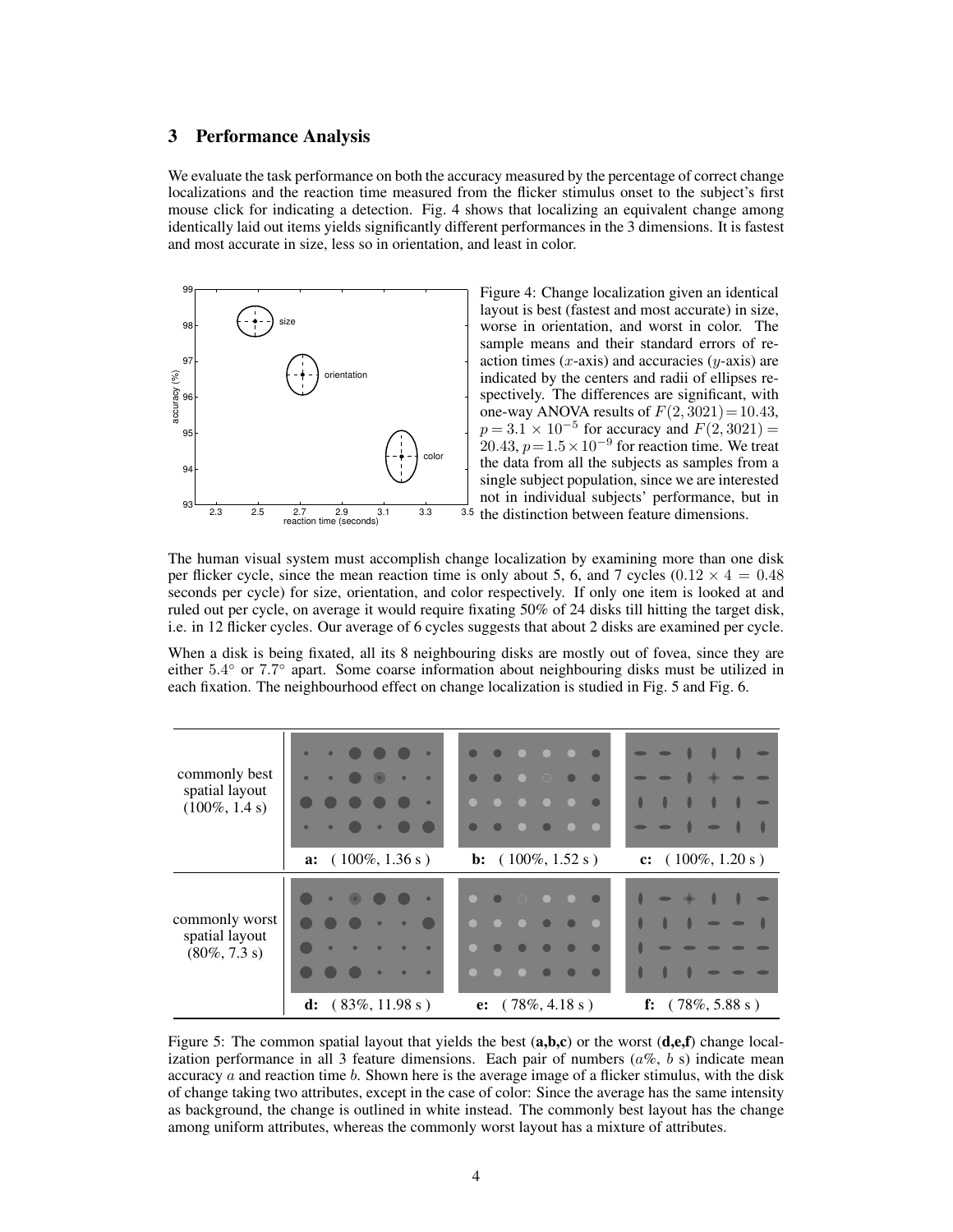| dimension                                         | size                                                                                      | color                                                                                     | orientation                                                                   |
|---------------------------------------------------|-------------------------------------------------------------------------------------------|-------------------------------------------------------------------------------------------|-------------------------------------------------------------------------------|
| dimension-<br>specific<br>best<br>spatial layout  | $\bullet$<br>$\bullet$<br>$(100\%, 2.34 s)$<br>$(83\%, 5.44 s)$<br>a:<br>$(83\%, 6.47 s)$ | $\bigcap$<br>$(100\%, 3.08 s)$<br>$(100\%, 2.09 s)$<br>$\mathbf{b}$ :<br>$(80\%, 2.35 s)$ | $\blacksquare$<br>$(94\%, 3.37 s)$<br>c: $(78\%, 4.08 s)$<br>$(94\%, 2.69 s)$ |
| dimension-<br>specific<br>worst<br>spatial layout | $(90\%, 2.10 s)$<br>$(100\%, 2.65 s)$<br>d:<br>$(100\%, 2.59 s)$                          | $(94\%, 3.37 s)$<br>$(78\%, 4.08 s)$<br>e:<br>$(94\%, 2.69 s)$                            | $(100\%, 3.08 s)$<br>$(100\%, 2.09 s)$<br>f:<br>$(80\%, 2.35 s)$              |

Figure 6: The dimension-specific spatial layout that yields the best or worst change localization performance in one dimension only, with the largest performance gap over the other 2 dimensions. Same convention as Fig. 5. The 3 rows of numbers below each image indicate the mean accuracy and reaction time for a stimulus rendered in the same layout but in size, color, and orientation respectively. The localization of a flickering change is easier in a primarily large neighbourhood for size, in any homogeneous neighbourhood for color, and in a collinear neighbourhood for orientation.

Fig. 5 shows that a uniform neighbourhood tends to facilitate change localization, whereas a mixed neighbourhood tends to hinder change localization, no matter which dimension the disks are rendered in. Fig. 6 shows distinctions in the neighbourhood uniformity between the 3 dimensions.

**For size**, change localization is easier in a neighbourhood populated with large disks. If the dominant size is large (Fig. 6a), missing a large would be easier to detect, whereas if the dominant size is small (Fig. 6d), missing a small would be difficult to detect. That is, unlike color or orientation, the attributes of size are asymmetrical: small produces a smaller response than large, with size 0 for a response of 0 in the limiting case. When neither small nor large is dominant in the neighbourhood (Fig. 5d), change localization becomes most difficult. **For color**, change localization is easier if one color, either black or white, dominates the neighbourhood. **For orientation**, it is easier only if the oriented disk is part of collinear layout.

## **4 Feature Analysis with Eye Movements**

Having seen that neighbourhood uniformity has an impact on the change localization performance, we investigate how it influences the decision on which item to look at in the next fixation.

We first associate a fixation with a set of  $f$ -numbers at that location, each measuring the overall attribute density in a neighbourhood defined by a Gaussian spatial weighting function. Let  $loc(i)$ denote the location of pixel i, dist(i, j) the distance between pixels i and j, and  $G(x; \sigma)$  the 1D Gaussian function of x with mean 0 and standard deviation  $\sigma$ . We have:

$$
f_0(i) = \begin{cases} 0, & \text{no disk at } loc(i) \\ -1, & \text{disk type 1 at } loc(i) \\ 1, & \text{disk type 2 at } loc(i) \end{cases}
$$
 (1)

$$
f_{\sigma}(i) = \frac{\sum_{j} f_0(j) G(\text{dist}(i, j); \sigma)}{\sum_{j} G(\text{dist}(i, j); \sigma)}
$$
(2)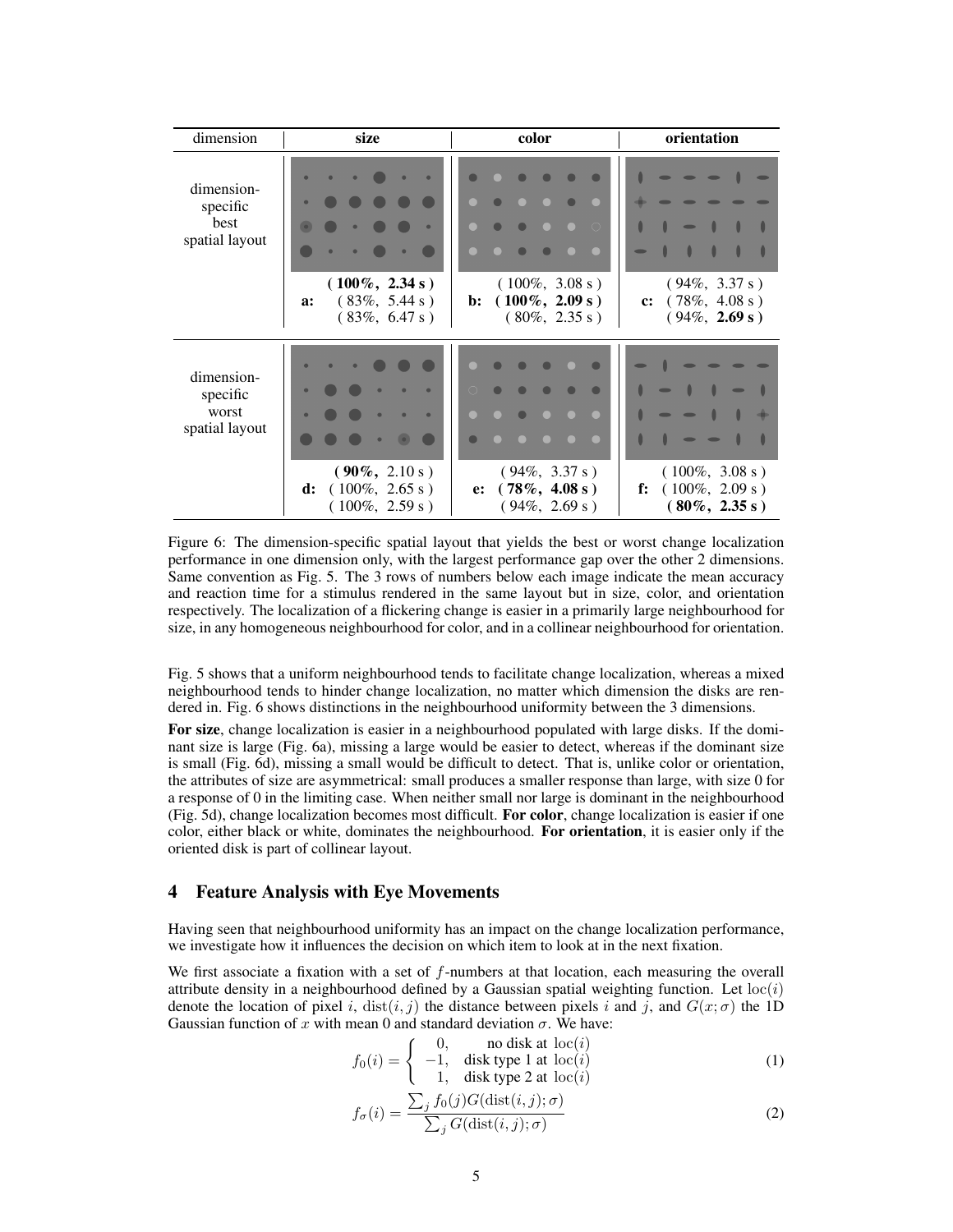

Figure 7: The  $f$ -number images of a flicker stimulus. A negative  $f$  number (in blue shades) indicates the dominance of attribute 1, whereas a positive  $f$  number (in red shades) indicates the dominance of attribute 2. The closer the f number is to 0 (in gray shades), neither attribute dominates the neighbourhood.  $f_{\sigma}$  measures the average attribute in a Gaussian neighbourhood with standard deviation σ. The 3 circles on the target of change mark the  $\sigma$ ,  $2\sigma$ ,  $3\sigma$  radii. While  $\sigma = 1$  covers only one disk in isolation,  $\sigma = 2$  also covers 8 adjacent disks, and  $\sigma = 4$  covers 16 adjacent disks.

An f value of  $-1, 1, 0$  indicates the dominance of attribute 1, 2 or neither. With an increasing  $\sigma$ ,  $f_{\sigma}$ estimates the majority of attributes in a larger neighbourhood.

Each location is now associated with a set of f numbers,  $(f_1, f_2, \ldots)$ , and they as a whole capture the attribute homogeneity surrounding that location. Fig. 7 shows  $f$  for the best spatial layout in Fig. 5. At  $\sigma = 1$ , the neighbourhood could only contain one disk, thus  $f_1(i) = f_0(i)$  for most location i's. At  $\sigma = 2$ , it also contains 8 adjacent neighbours:  $f_2(i) = f_1(i)$  for i in a uniform neighbourhood, and  $f_2(i) \approx 0$  for i in a mixed neighbourhood. At  $\sigma = 4$ , the neighbourhood is about the half size of the display, with  $f_4(i) = 0$  for i bordering two large different uniform neighbourhoods.

Fig. 8 shows the distributions of f associated with all the fixations. The two peaks of  $f_1$  in all the 3 feature dimensions demonstrate that visual search tends to fixate disks rather than empty spaces between disks. There is also an attribute bias in each dimension, and the bias is weakest in orientation and strongest in size. This bias is not diminished in  $f_2$ , demonstrating that visual search tends to navigate in groups of large disks. The single peak of  $f_4$  at value 0 not only confirms the uniform randomness of our stimuli, but also reveals that the empty spaces being fixated tend to be those borders between different attribute neighbourhoods at a coarser scale (Fig. 7 Column 4).



Figure 8: The probability distribution of  $f_1, f_2, f_4$  (in increasing line widths) associated with all the fixations shows a strong preference in size for large disks as well as areas of large disks  $(+1)$ , a small preference in color for black disks (−1), and a slight preference in orientation for vertical disks  $(+1)$ . The single peak of  $f_4$  at 0 reveals most fixations occurring near those disks separating large groups of uniform attributes. These statistics are robust with respect to subject sub-sampling validation, e.g. over 8 samplings of 10 subjects only, the maximal standard error is 0.006.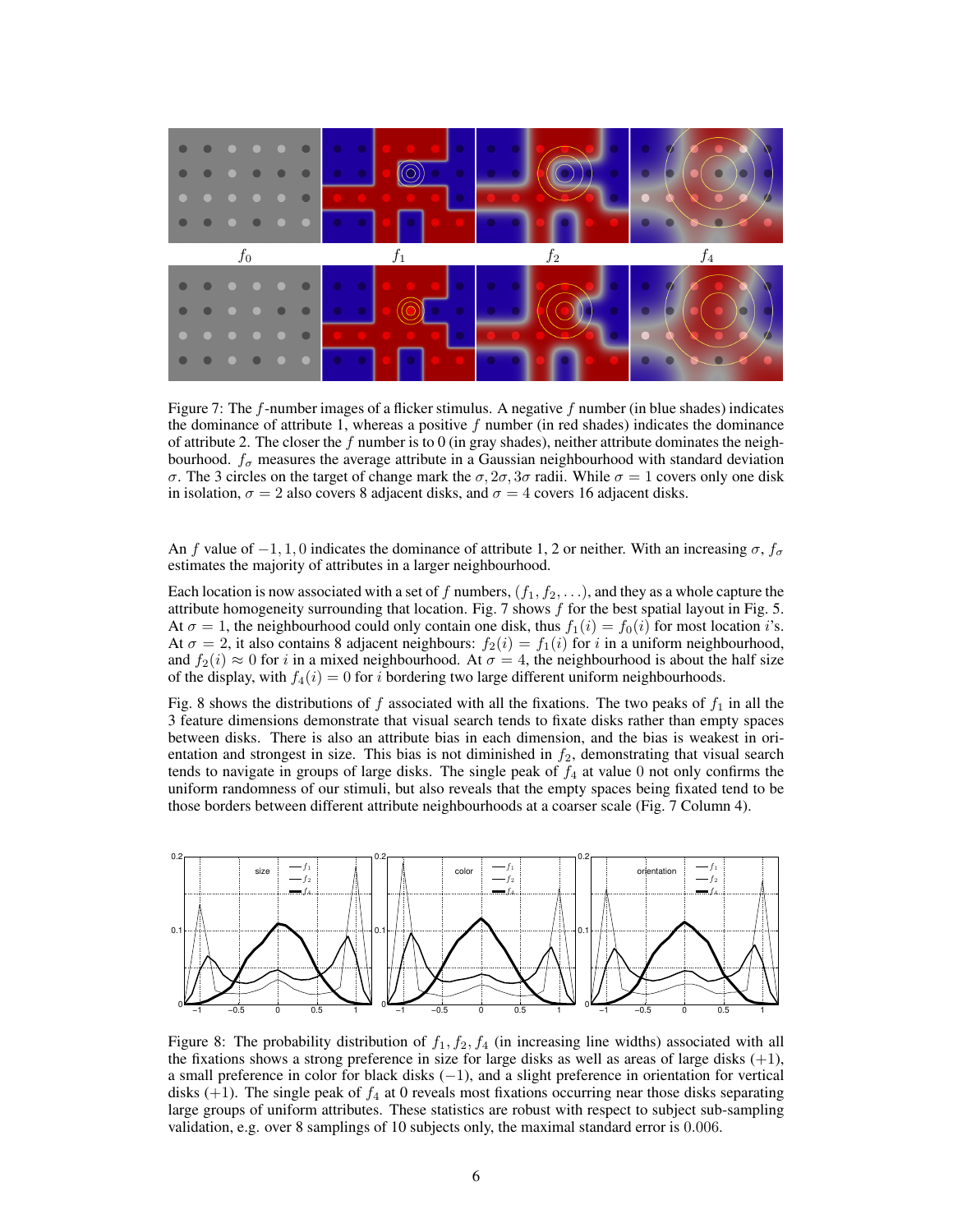| $P_{\sigma}$ |   | size                         |                                                                           | color | orientation |  |             |  |  |  |  |
|--------------|---|------------------------------|---------------------------------------------------------------------------|-------|-------------|--|-------------|--|--|--|--|
| $P_1$        |   |                              |                                                                           |       |             |  |             |  |  |  |  |
|              | 羅 |                              |                                                                           |       |             |  |             |  |  |  |  |
| $P_2$        |   |                              |                                                                           |       |             |  |             |  |  |  |  |
|              |   |                              |                                                                           |       |             |  |             |  |  |  |  |
| $P_4$        |   |                              |                                                                           |       |             |  |             |  |  |  |  |
|              |   | $d \leq 2 \quad d \in [3,9]$ | $d \ge 10$   $d \le 2$ $d \in [3,9]$ $d \ge 10$   $d \le 2$ $d \in [3,9]$ |       |             |  | $d \geq 10$ |  |  |  |  |

Figure 9: The probability distribution of  $f_1, f_2, f_4$  associated with all the saccades shows a preference of jumping to a disk of the same attribute regardless of saccade distance  $d$  and neighbourhood size  $\sigma$ . Each transition  $P(a, b; d, \sigma)$  given d and  $\sigma$  is visualized as a 2D image, e.g. for size, the right lower corner of  $P_1$  is the frequency of saccading from large to large. A darker gray indicates a larger transitional probability. As d increases, it is more likely to jump to a different attribute, and the chance is more uniformly random in orientation.

Fig. 9 shows the joint distributions of two f numbers associated with the initiating fixations and the landing fixations of all the saccades, organized according to the saccade distance. For a saccade from pixel  $i$  to pixel  $j$ , it contributes one count of transition from  $a$  to  $b$  in the  $f$ -space:

$$
P_{\sigma}(a, b|d) = \text{Prob}(f_{\sigma}(i) = a, f_{\sigma}(j) = b, \text{loc}(i) \stackrel{\text{saccade}}{\longrightarrow} \text{loc}(j) | \text{dist}(i, j) = d)
$$
(3)

Fig. 9 shows that all the transitions within  $2^{\circ}$  tend to cluster tightly along the diagonals, i.e. between the same attributes. At such a short distance, each saccade could not reach a different disk. These transitions are thus between the same disks or between the same inter-disk empty spaces, by e.g. micro-saccades. The bias towards a particular attribute is also clear in each dimension: There are more transitions between larges than between smalls, more between blacks than between whites, about the same between horizontals and between verticals. As the saccade distance increases, disks of various attributes become viable candidates to saccade to. It becomes more likely to saccade to another disk of the same or different attribute than to saccade to an empty space (i.e. low probabilities in the middle rows or columns of  $P_{\sigma}$  images).

We further examine  $P_{\sigma}(a, b|d)$  at  $\sigma = 1$  and d in the middle range of  $[2^{\circ}, 10^{\circ}]$ , associated with saccades towards adjacent disks. We quantize f into 3 values based on a threshold  $\theta$ : −1 if  $f < -\theta$ , 0 if  $|f| < \theta$ , and 1 if  $f > \theta$ . The joint probability can be decomposed into marginal probability  $\pi(a)$ at the initiating attribute a and conditional probability  $P(b|a)$  for the landing attribute b:

$$
P(a,b) = \pi(a) \times P(b|a) = \left(\sum_{c} P(a,c)\right) \times \left(\frac{P(a,b)}{\sum_{c} P(a,c)}\right)
$$
(4)

While  $\pi(a)$  measures the proportion of fixations at attribute a among all the fixations,  $P(b|a)$  measures the proportion of saccades towards  $b$  given the current fixation at  $a$ . Consistent with Fig. 8,  $\pi(a)$  in Fig. 10 shows more visits to large, black, vertical than to small, white, and horizontal.

The most interesting finding comes from  $P(b|a)$ : While the attributes are uniformly random in the neighbourhood, our eyes do not act like a blind space wanderer. **1) For size**, it is much more likely to visit large no matter what is being looked at in the current fixation, i.e., attribute large is an attractor in the f space. **2) For color**, it is more likely to visit black from either black or white, but not from an empty space, i.e., if no disk is in fixation, it is more likely to visit white in the next fixation. Unlike size, white is not an attractor, but a repeller: Once at white, the eyes are more inclined to leave for black than staying in the group of whites. **3) For orientation**, it is only slightly more likely to visit vertical than horizontal. When the eyes are on an empty space, it is in fact equally likely to visit horizontal or vertical in the next fixation, i.e., there is no strong attractor or repeller in orientation, and the two attributes are largely reversible. Such biases also persist over larger saccades.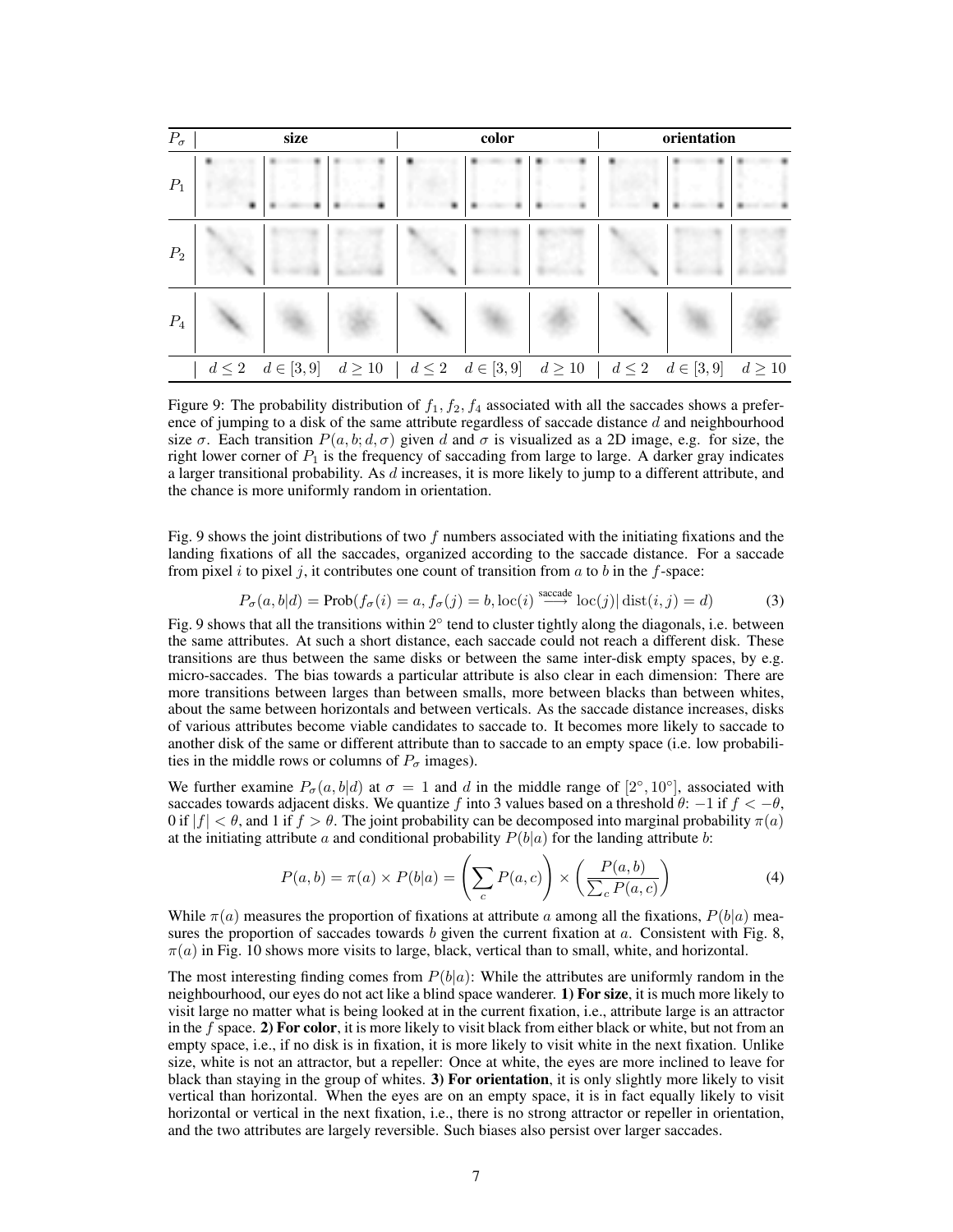| size |                   |           | color            |     |                   |  |  |                  | orientation |     |  |     |  |                   |     |                  |     |
|------|-------------------|-----------|------------------|-----|-------------------|--|--|------------------|-------------|-----|--|-----|--|-------------------|-----|------------------|-----|
|      | $\pi(a)$ $P(b a)$ | $\bullet$ |                  |     | $\pi(a)$ $P(b a)$ |  |  |                  |             |     |  |     |  | $\pi(a)$ $P(b a)$ |     |                  |     |
| .43  | $\bullet$         | .40       | .10 <sup>1</sup> | .50 | .52               |  |  | .53 <sup>°</sup> | .09         | .38 |  | .46 |  |                   | .44 | .08              | .48 |
| .04  |                   |           | .36 .15 .49      |     | .04               |  |  | .33 <sup>1</sup> | $.16$ .51   |     |  | .04 |  |                   | .44 | .12              | .44 |
| .53  |                   | .37       | .12              | .51 | .44               |  |  | .48              | .09         | .43 |  | .50 |  |                   | .43 | .10 <sub>l</sub> | .47 |
|      |                   |           |                  |     |                   |  |  |                  |             |     |  |     |  |                   |     |                  |     |

Figure 10: The probability distribution of  $f_1$  for all the saccades within  $[2^\circ, 10^\circ]$ .  $f_1$  is quantized into −1, 0, 1, corresponding to attribute 1, empty space, and attribute 2 respectively, based on threshold  $\theta = 0.15$ . These statistics are validated over 13 leave-50%-subjects-out samplings, with the standard error for each number less than 0.01 except for the second row of  $P(b|a)$ (valued at 0.02, 0.01, 0.02 instead). Let a and b denote attributes, or row and column indices into the transition table.  $\pi(a)$  is the overall probability of looking at a.  $P(b|a)$  is the probability of saccading to b at a. For example, for size,  $\pi$  shows that 43% of all the fixations look at small, 4% at empty, and 53% at large, whereas the 3rd row of P shows that upon fixating at large, there is  $51\%$  chance of saccading to another large, 37% chance to a small disk and 12% chance to an empty space. The most likely action is highlighted in red. Search in size tends to be attracted to large, search in color tends to be repelled by white, whereas search in orientation is largely reversible between horizontal and vertical.

These results cannot be explained by visual crowding, where the perception of peripherally viewed shapes is impaired with nearby similar shapes [7]. While critical spacing is always roughly half the viewing eccentricity and independent of stimulus size, crowding magnitude differs across features: Size crowding is almost as strong as orientation crowding, whereas the effect is much weaker for color [15]. Therefore, feature crowding cannot explain the different natures of feature transitions for size, color, and orientation, or why such biases persist over larger saccades.

# **5 Summary**

Size, color, and orientation are considered elementary features extracted with separate sets of detectors responding in parallel across space. They are modeled by the same computational mechanism, differing only in the filters that implement their local attribute detectors.

We conducted a gaze-tracked change blindness experiment, where the subject needs to locate a flickering change among items rendered identically in space and separately in size, color, and orientation. If the deployment of attention during search depends only on the master spatial map of responses [14, 13, 3, 17, 12], regardless of which type of filters produces them, we should observe little differences in the search performance and behaviours among the 3 dimensions.

Our search performance analysis shows that change localization is fastest and most accurate in size, less in orientation, worst in color. Change in a uniform neighbourhood is easier to localize, but only if the attribute is large for size, or if the items form collinear extension for orientation.

Our feature analysis with eye movements shows that search in each dimension has an attribute bias: large for size, black for color, and vertical for orientation, and a common spatial bias on border items separating large uniform groups. However, feature transitions with saccades have a strong attractor bias for large, and a repeller bias for white, and a very little bias for orientation.

These biases create an interesting dynamics in serial processing over time which could explain why localization is most effective in size and worst in color. It is not due to their alike local detectors in the space, but due to their own selectivity in grouping [8, 19, 1] over time: Focusing on the large group essentially cuts down the search space by half, whereas excursion into the white group from the primary black group only hurts the spatial efficiency of search.

Our results and analysis methods on these elementary features thus provide new insights into the computation of visual saliency and task-specific visual features across dimensions and over time.